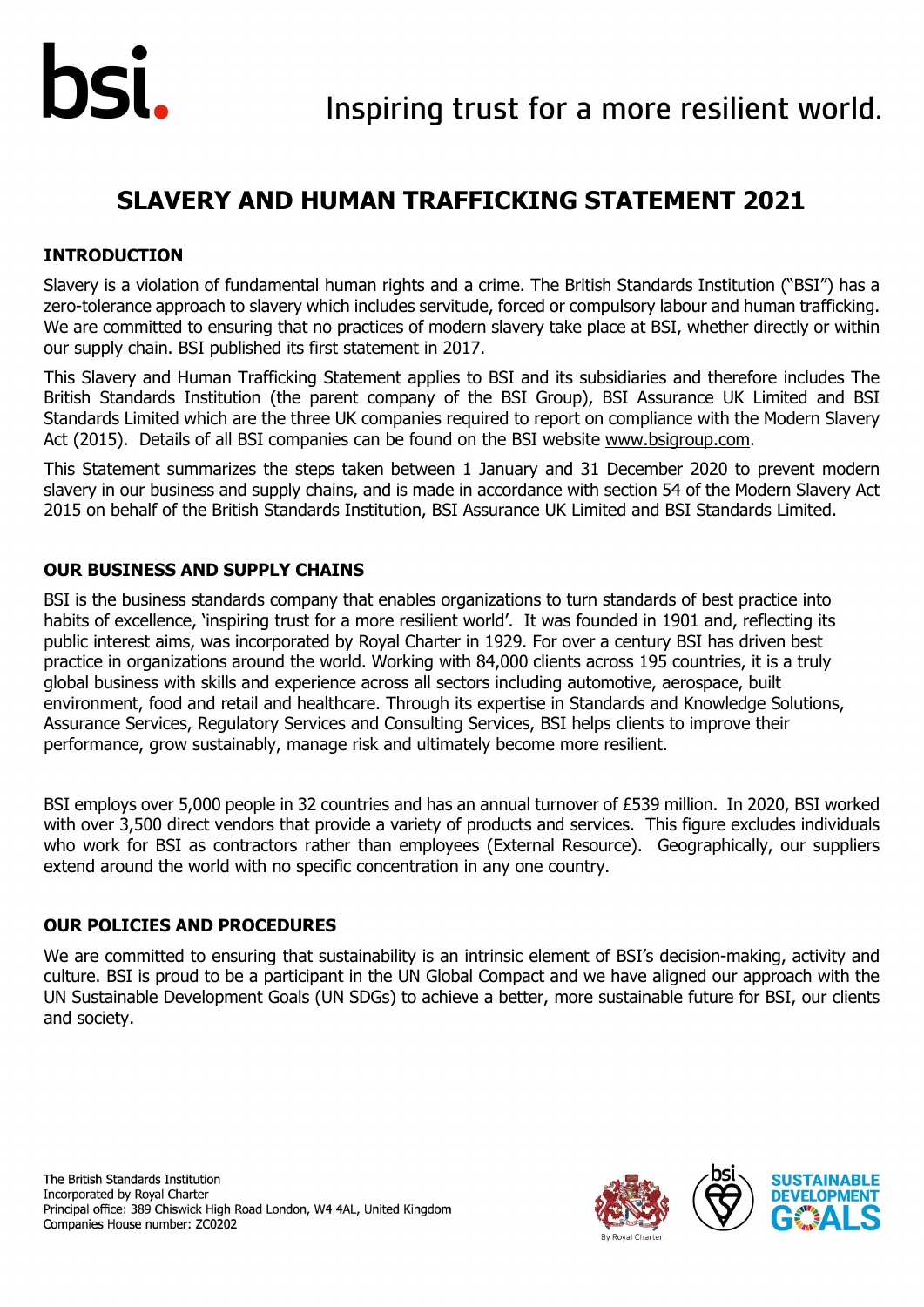# Inspiring trust for a more resilient world.

[Our Code of Business Ethics](https://www.bsigroup.com/en-GB/about-bsi/Sustainability/) and our [Sustainability Code](https://www.bsigroup.com/en-GB/about-bsi/Sustainability/) both confirm BSI's commitment to conducting itself fairly, honestly and lawfully and affirm our zero tolerance approach to modern slavery. A requirement of our Group Procurement Policy is that our suppliers must adhere to our Sustainability Code. The BSI Procurement team is responsible for monitoring compliance and the Internal Audit and Risk team is responsible for investigating possible breaches of these policies.

Due to the nature of our organization, the vast majority of our employees need to be highly skilled. Our Recruitment and Selection Policy enables us to attract, recruit and select the most suitable candidates. We operate a Grievance Policy and associated procedures, and provide a confidential free whistleblowing service to encourage internal and external stakeholders to "Speak Up". This service is available in over 170 languages and enables anonymous reporting of failure or suspected failure to comply with the BSI Code of Business Ethics or our Sustainability Code. Stakeholders are encouraged to make reports, when they see fit to do so, using the telephone service or web portal, the details of which are on the [BSI website.](https://www.bsigroup.com/en-GB/about-bsi/Sustainability/) All bona fide reports of non-compliance or unlawful behaviour (anonymous or otherwise) are investigated. BSI has zero tolerance for retaliation against anyone who speaks up in good faith.

## **DUE DILIGENCE, ASSESSMENT OF MODERN SLAVERY RISK AND TRAINING**

We believe the risk of slavery within our own business is low due to the nature of services BSI offers. We are not complacent, however. During 2020 we took the following actions to prevent slavery in our own business:

- provided mandatory training on our Code of Business Ethics to all employees and External Resource
- actively continued to promote our Code of Business Ethics to employees, through our on-boarding process and internal communications
- included modern slavery considerations in the internal audits we have undertaken
- continued our global "Speak Up" internal awareness campaign to promote anonymous reporting of any issues

BSI's primary risk of slavery issues lies within our supply chains. During 2020 we took the following actions to prevent slavery in our supply chains:

- included modern slavery awareness training as part of the Introduction to Sustainability e-learning course issued to all employees and External Resource
- sent a dedicated communication to suppliers regarding our Sustainability Code affirming our approach to modern slavery
- expanded the above communication to request all existing suppliers for catering, cleaning, security and lease services, our high-risk suppliers, to attest to the Sustainability Code via our own Supply Compliance Management (SCM) tool
- started to conduct enhanced sustainability due diligence on new high-risk suppliers
- continued to identify and implement any required improvements with suppliers

Through its consultancy services BSI also continues to assist clients to address Modern Slavery risk within their supply chains.